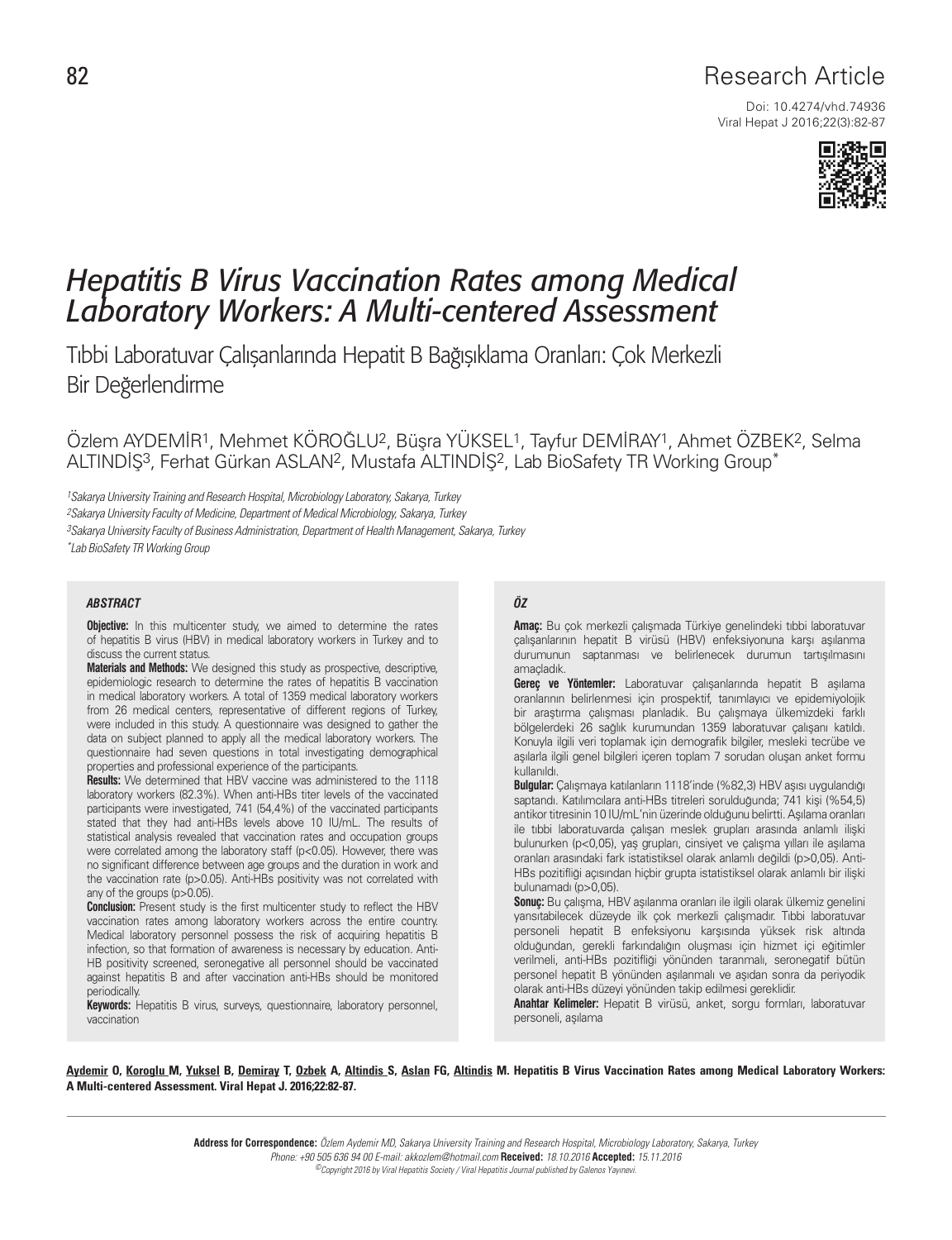#### **Introduction**

Hepatitis B virus (HBV) infection is a major health problem in Turkey as in the whole world. According to 2014 data from the World Health Organization (WHO), approximately 240 million people are chronically infected with HBV worldwide and more than 780.000 people lose their lives due to the complications related with the chronic hepatitis B such as cirrhosis and liver cancer (1). Health care workers are particularly under high risk of blood-transmitted diseases because of occupational exposure. The frequency of HBV infection among health care workers is reported to be 3-8 times more than the normal population, particularly among emergency department, operating room, intensive care unit, and laboratory staff, who are frequently exposed to contaminated patient materials such as blood and other body fluids (2). WHO has reported that approximately 3 million (2 million HBV, 0.9 million HCV and 170.000 HIV) of the 35 million health workers worldwide are exposed to the viruses transmitted via injuries from contaminated medical instruments or direct contact with contaminated blood (1).

Turkey is located in the region with moderate endemicity in terms of HBV carriage. HBV carriage rate is between 2% and -10% in Turkey. It has been reported that this rate is 1.5-2 times more among health care workers (3,4). Hepatitis B is a preventable disease and all health care professionals should be involved in a vaccination program against hepatitis B. Antibody titers of 95-99% can be achieved after 3 dose vaccination in infants, children and adults. This vaccination also contributes to protection of relatives of vaccinated individuals as well. All health care workers should also

be vaccinated (2,5). In 2010 the Immunization Advisory Board of the Ministry of Health of Turkey recommended the implementation of vaccines against adult type diphtheria-tetanus, measles-mumps rubella, hepatitis A, hepatitis B, varicella zoster, and seasonal influenza in health care workers (6).

Hepatitis B vaccination rates among health care workers from Turkey, generally evaluate single center data and are not inclusive of all health care workers (7,8). There are few papers from Turkey evaluating hepatitis B vaccination in medical laboratory workers (9). In this multicenter study, we aimed to determine the rates of hepatitis B vaccination in medical laboratory workers in Turkey and to evaluate the precautions to be taken on this special subject.

#### **Materials and Methods**

We designed this study as prospective, descriptive, epidemiologic research to determine the rates of hepatitis B vaccination in medical laboratory workers. A total of 1359 medical laboratory workers from 26 medical centers, representative of different regions of Turkey, were included in this study. The 26 medical centers consisted of 17 university hospitals, 8 research and training hospitals, and 1 state hospital (Table 1). A questionnaire was developed to gather data on the subject planned to apply all the medical laboratory workers. The questionnaire had a total of seven questions investigating demographical properties and professional experience of the participants. Vaccination status and the antibody titers related to HBV were also investigated. All the questionnaires were filled upon face-to-face interviews held in the

| Table 1. List of medical centres and number of participants |                                                                      |                            |                     |  |  |  |
|-------------------------------------------------------------|----------------------------------------------------------------------|----------------------------|---------------------|--|--|--|
| <b>No</b>                                                   | <b>Medical institution</b>                                           | City                       | <b>Participants</b> |  |  |  |
| $\mathbf{1}$                                                | <b>Ondokuz Mayıs University Training and Research Hospital</b>       | Samsun                     | 151                 |  |  |  |
| 2                                                           | Ministry of Health Haydarpaşa Training and Research Hospital         | İstanbul                   | 86                  |  |  |  |
| 3                                                           | Adana Numune Hospital                                                | Adana                      | 64                  |  |  |  |
| 4                                                           | Ahi Evran University Faculty of Medicine Hospital                    | Kırşehir                   | 56                  |  |  |  |
| 5                                                           | Sakarya University Training and Research Hospital                    | Sakarya                    | 76                  |  |  |  |
| 6                                                           | Haydarpaşa Sultan Abdülhamid Numune Training and Research Hospital   | İstanbul                   | 54                  |  |  |  |
| 7                                                           | Inönü University Training and Research Hospital                      | Malatya                    | 78                  |  |  |  |
| 8                                                           | Atatürk University Training and Research Hospital                    | Erzurum                    | 74                  |  |  |  |
| 9                                                           | Adnan Menderes University Training and Research Hospital             | Aydın                      | 50                  |  |  |  |
| 10                                                          | Bülent Ecevit University Training and Research Hospital              | Zonguldak                  | 50                  |  |  |  |
| 11                                                          | Giresun University Training and Research Hospital                    | Giresun                    | 50                  |  |  |  |
| 12                                                          | Necmettin Erbakan University Training and Research Hospital          | Konya                      | 60                  |  |  |  |
| 13                                                          | Erciyes University Training and Research Hospital                    | Kayseri                    | 48                  |  |  |  |
| 14                                                          | Dicle University Training and Research Hospital                      | Diyarbakır                 | 48                  |  |  |  |
| 15                                                          | Van Training and Research Hospital                                   | Van                        | 46                  |  |  |  |
| 16                                                          | Kocaeli University Training and Research Hospital                    | Kocaeli                    | 45                  |  |  |  |
| 17                                                          | Yüzüncü Yıl University Training and Research Hospital                | Van                        | 45                  |  |  |  |
| 18                                                          | Osman Gazi University Training and Research Hospital                 | Eskisehir                  | 44                  |  |  |  |
| 19                                                          | Ankara Training and Research Hospital                                | Ankara                     | 43                  |  |  |  |
| 20                                                          | <b>Siirt State Hospital</b>                                          | Siirt                      | 36                  |  |  |  |
| 21                                                          | Ordu University Training and Research Hospital                       | Ordu                       | 32                  |  |  |  |
| 22                                                          | Meram Training and Research Hospital                                 | Konya                      | 53                  |  |  |  |
| 23                                                          | Düzce University Training and Research Hospital                      | <b>Düzce</b>               | 25                  |  |  |  |
| 24                                                          | Abdurrahman Yurtaslan Ankara Oncology Training and Research Hospital | Ankara                     | 21                  |  |  |  |
| 25                                                          | Izmir University Training and Research Hospital                      | <i><u><b>Izmir</b></u></i> | 13                  |  |  |  |
| 26                                                          | Siyami Ersek Training and Research Hospital                          | <i>s</i> tanbul            | 11                  |  |  |  |
| <b>Total</b>                                                |                                                                      |                            | 1359                |  |  |  |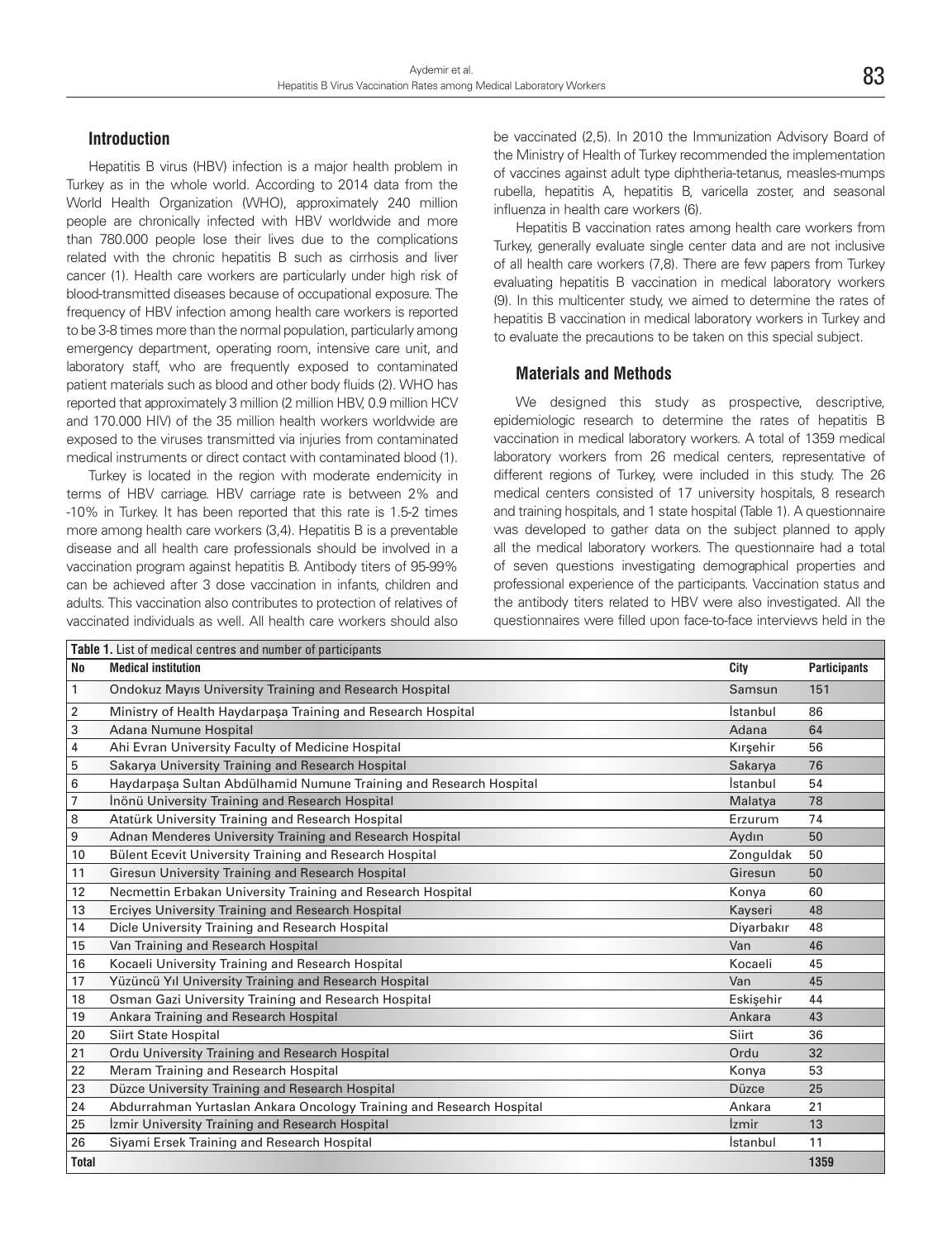working places of the participants. Participants were included in the study after verbal approval; workers not willing to participate were excluded.

# **Statistical Analysis**

Statistical evaluations were performed by commercial statistical software SPSS version 21.0 (SPSS Inc., Chicago, IL, USA). Comparisons between profession groups were analyzed with chisquare test. Comparisons between categorical variables, ages and working years were examined with correlation tests. A p value of less than 0.05 was considered statistically significant.

## **Results**

A total of 1359 laboratory workers (578 male, 781 female) were included in this study. The study population comprised doctors (n=133), research assistants (n=78), laboratory technicians (n=196), biologists (n=750), students (n=24) and cleaning staff (n=161). Seventeen of the participants did not answer the question about the profession. The distribution of occupation of the laboratory personnel, vaccination and anti-HBs positivity rates are listed in Table 2. One thousand one hundred-eighteen of the 1359 laboratory workers replied the question whether they had

| <b>Table 2.</b> Vaccination rates of the medical laboratory workers according<br>to professions, age groups and duration at work |            |                     |          |                                   |            |
|----------------------------------------------------------------------------------------------------------------------------------|------------|---------------------|----------|-----------------------------------|------------|
|                                                                                                                                  | n(%)       | Vaccinated<br>n (%) | p value  | Anti-HBs<br>positivity<br>$n$ (%) | p<br>value |
| <b>Occupation groups</b>                                                                                                         |            |                     |          |                                   |            |
| Doctor<br>(Specialist)                                                                                                           | 133(9.7)   | 123 (92.4)          |          | 80 (60.1)                         | 0.486      |
| Research<br>assistant                                                                                                            | 78 (5.7)   | 71(91.0)            |          | 46 (58.9)                         |            |
| Student                                                                                                                          | 24(1.7)    | 17 (70.8)           |          | 12(50)                            |            |
| Technician/<br><b>Biologist</b>                                                                                                  | 946 (69.6) | 789 (83.4)          | < 0.0001 | 517 (54.6)                        |            |
| Cleaning<br>staff+Other                                                                                                          | 161 (11.8) | 106 (65.8)          |          | 78 (48.4)                         |            |
| Unanswered                                                                                                                       | 17(0.07)   | 12 (70.5)           |          | 8(47)                             |            |
| Age groups                                                                                                                       |            |                     |          |                                   |            |
| 20-30 ages                                                                                                                       | 252        | 202 (80.1)          |          | 151 (59.9)                        |            |
| 30-40 ages                                                                                                                       | 443        | 374 (84.4)          |          | 211 (47.4)                        |            |
| 40-50 ages                                                                                                                       | 300        | 251 (83.6)          | 0.898    | 183 (61)                          | 0.859      |
| $\geq 50$ ages                                                                                                                   | 87         | 67 (77)             |          | 41 (47.1)                         |            |
| Not<br>answered                                                                                                                  | 277        | 224 (80.6)          |          | 155 (55.9)                        |            |
| <b>Total years at work</b>                                                                                                       |            |                     |          |                                   |            |
| $0-10$ years                                                                                                                     | 647        | 525 (77.8)          |          | 329 (48.8)                        |            |
| $10-20$ years                                                                                                                    | 362        | 319 (88.1)          |          | 194 (53.5)                        |            |
| $20-30$ years                                                                                                                    | 238        | 194 (81.5)          | 0.296    | 147(61.7)                         | 0.710      |
| >30 years                                                                                                                        | 25         | 17 (68)             |          | 16 (64)                           |            |
| <b>Not</b><br>answered                                                                                                           | 87         | 63 (72.4)           |          | 55 (63.2)                         |            |

hepatitis B vaccination as "I completed my vaccines". When anti-HBs titer levels of the vaccinated participants were investigated, 741 (54.5%) of the reported having anti-HBs levels above 10 IU/ mL, 116 (8.5%) of the subjects reported below 10 IU/mL and 502 (36.9%) of them stated that they did not know their anti-HBs levels. Forty-eight of the workers did not reply this question (Table 2). The age distribution of the personnel demonstrated that most of the participants were aged 30-40 years (n=443, 32.5%). Occupational groups, age groups and vaccination status according to the duration of employment are summarized in Table 3. Vaccination rate among

| Table 3. Hepatitis B vaccination rates and anti-HBs titre levels of the<br>medical laboratory workers |      |      |  |  |
|-------------------------------------------------------------------------------------------------------|------|------|--|--|
| <b>Hepatitis B vaccination status</b>                                                                 | n    | ℅    |  |  |
| Vaccinated                                                                                            | 1118 | 82.4 |  |  |
| Unvaccinated                                                                                          | 241  | 17.7 |  |  |
| Anti-HBs titre level                                                                                  |      |      |  |  |
| $<$ 10 IU/mL                                                                                          | 116  | 8.5  |  |  |
| $>10$ IU/mL                                                                                           | 741  | 54.5 |  |  |
| Unknown titre                                                                                         | 502  | 36.9 |  |  |

**Table 4.** Hepatitis B vaccination status and antibody levels of the health care workers in our country reported in the last decade

| Article year                                                    | Study<br>period          | <b>Study</b><br>group<br>(n) | <b>Vaccination status</b><br>% (occupation) | Anti-HBs<br>positivity<br>$(\%)$ |  |  |  |
|-----------------------------------------------------------------|--------------------------|------------------------------|---------------------------------------------|----------------------------------|--|--|--|
| Öncül et al. (13)                                               | 2009                     | 503                          | 83.5 (NU)/78.8<br>(TEC)/64.2 (HCW)          | 62.2                             |  |  |  |
| Koruk et al. (20)                                               | 2013                     | 327                          | 63.8                                        |                                  |  |  |  |
| Ciliz et al. (11)                                               | $2011 -$<br>2012         | 309                          | 83.9 (DR)/75.8<br>(NU)/45.6 (HCW)           | 84.1                             |  |  |  |
| Boşnak et al. (2)                                               | $\overline{\phantom{0}}$ | 199                          | 82.8 (NU)/69.3 (HCW)                        | 81.4                             |  |  |  |
| Altun et al. (16)                                               | $2010 -$<br>2011         | 705                          | 86.9                                        | 88.3                             |  |  |  |
| Koçak et al. (17)                                               | 2012                     | 276                          | 81.2 (DR)/48.2 (HCW)                        | 61.2                             |  |  |  |
| Inci et al. (3)                                                 | 2009                     | 292                          | 80 (DR)/54.2 (NU)/29<br>(HCW)               | 62.7                             |  |  |  |
| Karacaer et al.<br>(14)                                         | 2014                     | 219                          | 90 (DR)/89 (NU)/50<br>(HCW)                 | L,                               |  |  |  |
| Akçalı et al. (8)                                               | 2009-<br>2010            | 256                          | 64                                          | 73.4                             |  |  |  |
| Baysal and<br>Kaya (18)                                         | $2010 -$<br>2012         | 823                          | 67.9                                        | 81.8                             |  |  |  |
| Demir et al. (4)                                                |                          | 402                          | 55.8 (DR)/74.2<br>(TEC)/57.5 (NU)           | 58.3                             |  |  |  |
| Karaosmanoğlu<br>et al. (10)                                    | 2010                     | 150                          | 89                                          | 83                               |  |  |  |
| <b>Tekin and</b><br>Deveci (19)                                 | 2008-<br>2009            | 180                          | 73 (DR)/78.5<br>(NU)/65.4 (TEC)             | 68.3                             |  |  |  |
| Koruk et al. (15)                                               | 2008                     | 303                          | 80.5 (DR)/58.7 (HCW)                        | 63                               |  |  |  |
| Omaç et al. (28)                                                | 2010                     | 860                          | 70.5                                        | 60.6                             |  |  |  |
| Askar (21)                                                      | 2005                     | 648                          | 59.6                                        | 73                               |  |  |  |
| DR: Doctor, NU: Nurse, TEC: Technician, HCW: Health-care worker |                          |                              |                                             |                                  |  |  |  |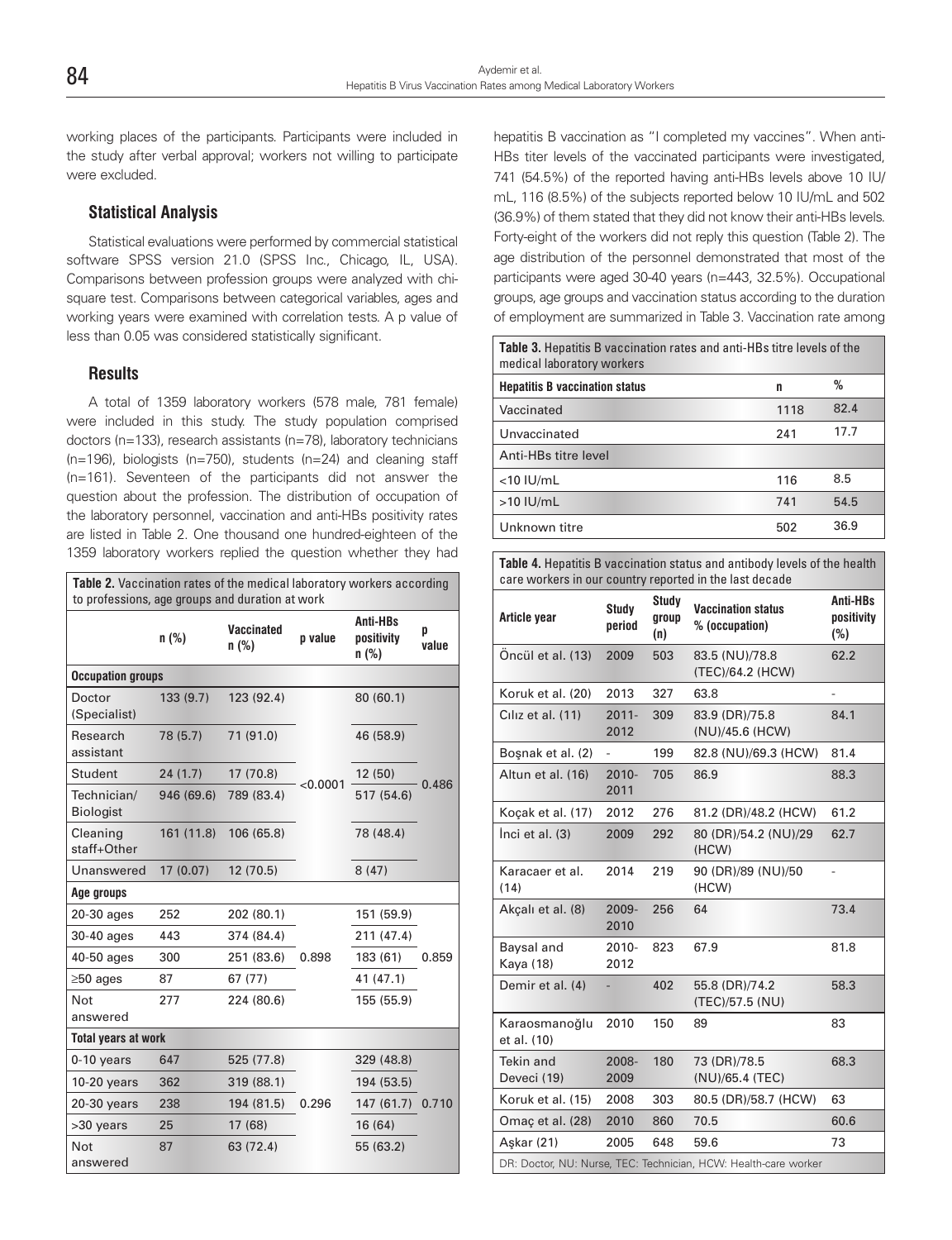female workers was 83.4% whereas the rate was 80.7% among male participants (p>0.005).

The results of the statistical analysis revealed that there was a positive correlation between vaccination rates and occupation groups (p<0.05). However, there was no significant difference between age groups and the duration of employment in respect to vaccination rates (p>0.05).

### **Discussion**

Health care professionals should develop a habit of getting vaccinated in addition to implementation of standard infection control procedures to protect themselves from hepatitis infections (7). Injuries with contaminated needles and other percutaneous injuries appear to be a major problem among health care workers in Turkey. Injury rates specified in various studies range from 46% to 57% (9,10,11,12). Vaccination, use of protective equipment, taking the standard precautions to reduce the risk of exposure, such as hand washing, can prevent the spread of the infectious agents (13,14). The WHO accepted hepatitis B infection as an occupational disease in 1996 for health care workers and the Ministry of Health of Turkey implemented hepatitis B vaccination program determination of the vulnerable workers and vaccination of appropriate population for health care workers (2). HBV seroprevalence and vaccination rates among health care professionals covering the last decade in Turkey are listed in Table 4. Hepatitis B vaccination rate ranges between 29% and 90% (3,14,15,16,17,18,19,20,21). It is observed that vaccination rates increased in recent years. Studies that have investigated vaccination rate among health care professionals in general and were single center studies. There has been only one study including medical laboratory workers in the literature in the last decade (9). This makes it difficult for us to set a clear comment on medical laboratory workers.

The vaccination rate of 82.4% that was found to be quite high in our study can be assumed to represent the profile of the whole country. However, approximately 20% of staff was not protected by vaccination and this vulnerable population needs immediate intervention. Vaccination rates among health care workers across the world differ by country according to the socioeconomic status and range from 11% to 89.8% (22,23,24,25,26). The major challenging problem indicated in these studies is the implementation of the three dose of the vaccine (24,25,27). After implementation of the hepatitis B vaccine schedule for health workers, anti-HBs titers should be checked at the appropriate time. Anti-HBs positivity rate was found to range from 41.2% to 88.3% among health care workers in various studies conducted in our country. Higher anti-HBs levels are remarkable findings of recent studies (Table 4). When different studies across the world were examined, anti-HBs positivity among medical laboratory workers was determined to be 66.7% in Saudi Arabia, which was significantly higher than in other health care workers (21). Anti-HBs seropositivity rate was determined as 75.4% among 474 dentists in Brazil (25). In our study, anti-HBs positivity rate was 54.5% among the participants and 36.9% of the participants were not tested for anti-HBs levels. Despite high rates of HBV vaccination, anti-HBs positivity was relatively low and this fact was the result of participants' unawareness of their antibody titers. It is a remarkable finding that approximately one-third of the staff was not tested

for anti-HBs or did not know their titers. Among these staff, there might be ones with antibody titers below 10 IU/mL and surely, they were vulnerable to HBV infection. This indicative situation is due to lack of education and awareness together with personal neglect among our study group. Vaccination rates remained higher among doctors, the research assistants, technicians and biologists compared to that in cleaning staff and other personnel (p<0.05). Except for one study, which was conducted ten years ago, the vaccination rates among doctors working in our country were determined as highest compared to other workers (Table 4). This situation indicates that personnel who are not educated for basic health care, namely the cleaning staff, medical secretaries, technical staff, and security guards should be trained for infection control measures especially for blood-borne diseases. They should be tested before recruitment and in certain intervals thereafter. It will be also logical to include these staff in vaccination programs. In this study, HBV vaccination rates were not correlated with the age and duration of employment (p>0.05).

This study is the first multicenter study to reflect the HBV vaccination rates among laboratory workers across the entire country. According to the findings obtained from this study, it was understood that approximately 20% of the laboratory staff is not vaccinated, and 8% of the staff, although vaccinated, do not have protective levels of antibody titers. By this way, it is clear that approximately 30% of the laboratory workers included in this study were unprotected and were vulnerable to HBV infections.

As a result, medical laboratory personnel possess the risk for acquiring hepatitis B infection, so that awareness raising is necessary by way of education. All laboratory staff should be screened for hepatitis B virus and all seronegative staff should be vaccinated. Periodic monitoring of anti-HBs levels is also essential. Within the scope of workers' health and safety and infection control measures, this assessment is a necessity.

## **Lab BioSafety TR Working Group**

Sebahat Aksaray (Haydarpaşa Training and Research Hospital, Microbiology Laboratory, İstanbul), Nevzat Ünal (Numune Training and Research Hospital, Adana), Fikriye Milletli Sezgin (Ahi Evran University Faculty of Medicine, Department of Medical Microbiology, Kırşehir), Bayhan Bektöre (Haydarpaşa Sultan Abdülhamid Training and Research Hospital, İstanbul), Mehmet Özdemir (Necmettin Erbakan University Faculty of Medicine, Department of Medical Microbiology, Konya), Emel Uzunoğlu (Giresun University Faculty of Medicine, Department of Medical Microbiology, Giresun), Hakan Uslu (Ataturk University Training and Research Hospital), Sevin Kırdar (Adnan Menderes University Faculty of Medicine, Department of Medical Microbiology, Aydın), Canan Külah (Bülent Ecevit University Faculty of Medicine, Department of Medical Microbiology, Zonguldak), Elife Berk (Erciyes University Faculty of Medicine, Department of Medical Microbiology, Kayseri), Ergenekon Karagöz (Van Training and Research Hospital, Microbiology Laboratory, Van), Selami Günal (İnönü University Faculty of Pharmacy, Department of Medical Microbiology, Malatya), Ali Özer (İnönü University Faculty of Medicine, Department of Public Health, Malatya), Devrim Dündar (Kocaeli University Faculty of Medicine, Department of Medical Microbiology, Kocaeli), Hüseyin Güdücüoğlu (Yüzüncü Yıl University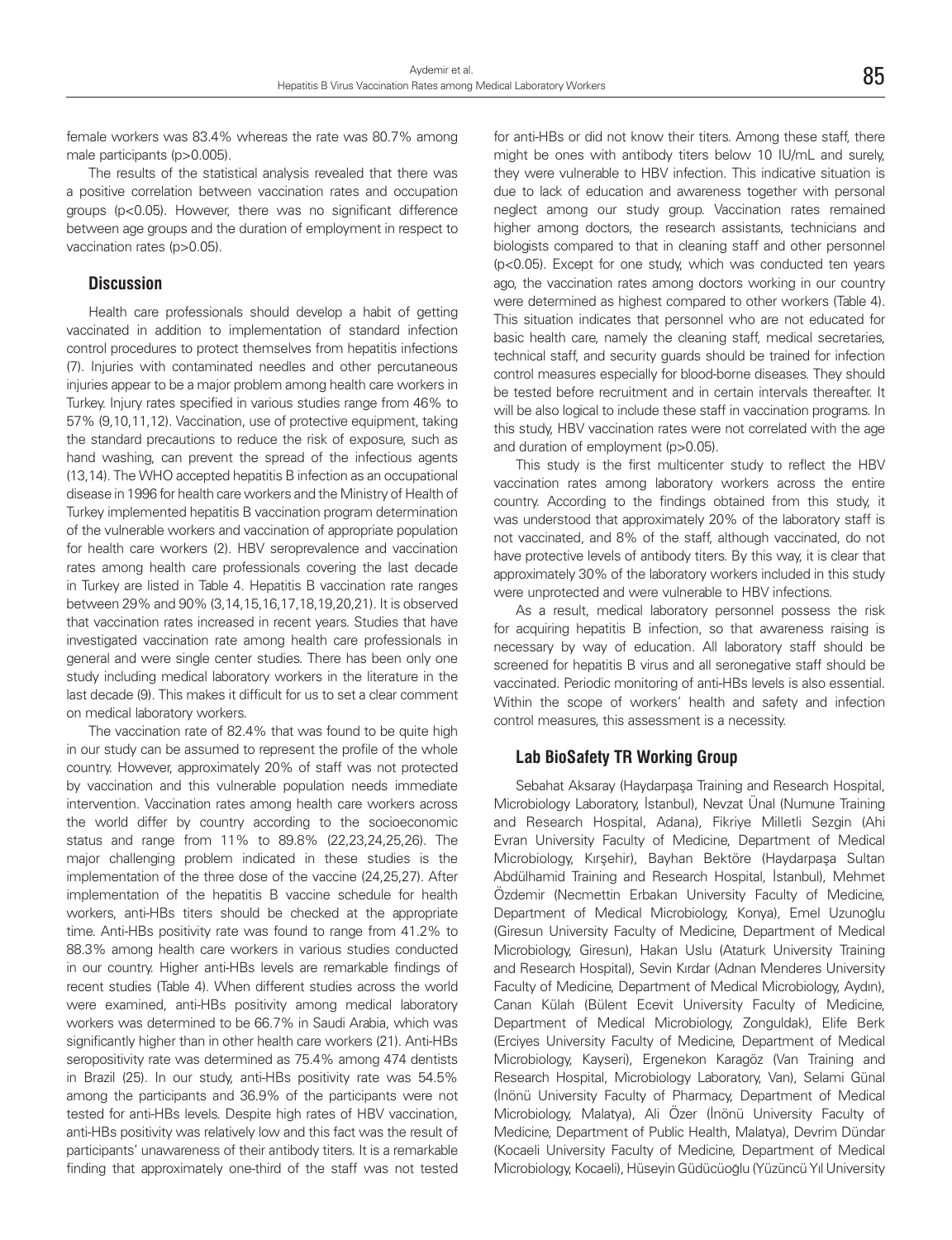Faculty of Medicine, Department of Medical Microbiology, Van), Gül Durmaz (Osmangazi University Faculty of Medicine, Department of Medical Microbiology, Eskişehir), Rukiye Berkem (Ankara Training and Research Hospital, Microbiology Laboratory, Ankara), İdris Kandemir (Siirt State Hospital, Siirt), Yeliz Çetinkol (Ordu University Faculty of Medicine, Department of Medical Microbiology, Ordu), Keramettin Yanık (Ondokuz Mayıs University Faculty of Medicine, Department of Medical Microbiology, Samsun), Muhammet Güzel Kurtoğlu (Meram Training and Research Hospital, Microbiology Laboratory, Konya), İdris Şahin (Düzce University Faculty of Medicine, Department of Medical Microbiology, Düzce), Mehmet Sinan Dal (Dr. Abdurrahman Yurtaslan Oncology Training and Research Hospital, Microbiology Laboratory, Ankara), Gülfem Ece (İzmir University Faculty of Medicine, Department of Medical Microbiology, İzmir), Ayşe Ertürk (Siyami Ersek Training and Research Hospital, Microbiology Laboratory, İstanbul), Nezahat Akpolat (Dicle University Faculty of Medicine, Department of Medical Microbiology, Diyarbakır).

#### **Ethics**

Ethics Committee Approval: The study was approved by the Sakarya University of Local Ethics Committee, Informed Consent: Consent form was filled out by all participants.

Peer-review: Externally and Internally peer-reviewed.

#### **Authorship Contributions**

Concept: Özlem Aydemir, Design: Mehmet Köroğlu, Data Collection or Processing: Özlem Aydemir, Lab BioSafety TR working group, Büşra Yüksel, Analysis or Interpretation: Özlem Aydemir, Mehmet Köroğlu, Büşra Yüksel, Tayfur Demiray, Ahmet Özbek, Selma Altındiş, Ferhat Gürkan Aslan, Mustafa Altındiş, Literature Search: Özlem Aydemir, Writing: Özlem Aydemir, Mehmet Köroğlu.

Conflict of Interest: No conflict of interest was declared by the authors.

Financial Disclosure: The authors declared that this study received no financial support.

#### **References**

- 1. World Health Organization. Health care worker safety. Aidememoire for a strategy to protect health workers from infection with bloodborne viruses. Available at: http://www.who.int/injection\_ safety/toolbox/en/AM\_HCW\_Safety\_EN.pdf?ua=1/09//2016.
- 2. Boşnak VK, Karaoğlan İ, Namıduru M, Şahin A. Seroprevalences of Hepatitis B, Hepatitis C, HIV of the Healthcare Workers in the Gaziantep University Şahinbey Research and Training Hospital. Viral Hepat J. 2013;19:11-14.
- 3. İnci M, Aksebzeci AT, Yağmur G, Kartal B, Emiroğlu M, Erdem Y. Investigation of HBV, HCV and HIV Seropositivity in Healthcare Workers. Turk Hij Den Biyol Derg. 2009;66:59-66.
- 4. Demir İ, Kaya S, Demirci M, Cicioğlu-Arıdoğan B. Investigation of seropositivity of hepatitis b virus in healthcare workers in Isparta. Turkish Journal of Infection. 2006;20:183-187.
- 5. Uzun E, Akçam FZ, Zengin E, Kişioğlu AN, Yaylı G. Evaluation of the Hepatitis B infection status, knowledge and behaviours of SDU School of Medicine. S.D.Ü. Faculty of Medicine Journal 2008;15:22-27.
- 6. T. C. Ministry of Health General Directorate of Primary Health Care. Applicable to Health Personnel Vaccination (13 July 2010/ Circular No. 31350).
- 7. Doğan Y, Koç İ, Doğan S, Doğan HK, Kaya A, Ceylan MR. Seroprevalences of HBV, HCV and HIV Among Healthcare Workers in a Secondary Care Hospital. Mustafa Kemal University Medical Journal. 2015;6:14-18.
- 8. Akçalı A, Şener A, Otkun MT, Akgöz S, Otkun AM. Hepatitis B Seroprevalance Among Health care Workers in a Tertiary Hospital. Viral Hepat J. 2013;19:36-40.
- 9. Kılıçaslan A, Yıldız AN, Bilir N. Occupational risks of running a research assistant at Hacettepe University Hospital. Hacettepe Medical Journal. 2006;37:179-185.
- 10. Karaosmanoğlu HK, Aydın ÖA, Sandıkçı S, ER İnce, Nazlıcan Ö. Physicians knowledge, behaviour and attitude about Hepatitis B. Med Bull Haseki. 2010;48:153-155.
- 11. Cılız N, Gazi H, Ecemiş T, Şenol Ş, Akçalı S, Kurutepe S. Seroprevalance of Measles, Rubella, Mumps, Varicella, Diphtheria, Tetanus and Hepatitis B in Healthcare Workers. Klimik Dergisi. 2013;26:26-30.
- 12. Özen M, Özen NM, Kayabaş Ü, Köroğlu M, Topaloğlu B. Work accidents of biochemistry laboratory staff about knowledge and attitudes. Journal of İnönü University Medical Faculty. 2006;13:87- 90.
- 13. Öncül A, Aslan S, Pirinççioğlu H, Özbek E. Determination of HBV, HCV, HIV, VDRL seropositivity and vaccination rates in Diyarbakır State Hospital workers. J Exp Clin Med. 2012;29:280-284.
- 14. Karacaer Z, Öztürk İİ, Çiçek H, Şimşek S, Duran G, Görenek L. The knowledge, attitudes and behaviors on immunization of healthcare workers. TAF Prev Med Bull. 2015;14:353-363.
- 15. Koruk İ, Koruk SD, Demir C, Kutlu S, Havlioğlu S, Keklik AZ. Comparison of knowledge levels of general practitioners about viral hepatitis in Şanlıurfa in the years 2007 and 2011. Klimik Journal. 2015;28:18-22.
- 16. Altun H, Eraslan A, Özdemir G. Seroprevalences of HBV, HCV and HIV Among healthcare workers in a secondary care hospital. Viral Hepat J. 2012;18:120-122.
- 17. Koçak F, Kiremit E, Akdağ G. Hepatitis B, Hepatitis C and HIV Seroprevalance among health care workers in Başakşehir Hospital. Viral Hepat J. 2013;19:162.
- 18. Baysal B, Kaya Ş. Seroprevalance of HBV, HCV and HIV among health care workers in a training and research hospital. Viral Hepat J. 2012;18:94-97.
- 19. Tekin A, Deveci Ö. Seroprevalance of HBV, HCV and HIV in a state hospital workers. J Clin Exp Invest. 2010;1:99-103.
- 20. Koruk ST, Koruk İ, Şahin M, Duygu F. Evaluation of HBsAg, Anti-HBs and Anti-HCV Positivity and Risk Factors Among oral and dental health workers in Şanlıurfa. Klimik journal. 2009;22:55-61.
- 21. Aşkar E. Hepatitis B and Hepatitis C seroprevalence in health care workers. Specialization thesis. T. C. The Ministry of Health Pediatric Education and Research Hospital for Infectious Diseases and Clinical Microbiolog, İstanbul. 2006.
- 22. Zheng YB, Gu YR, Zhang M, Wang K, Huang ZL, Lin CS, Gao ZL. Health care workers in Pearl River Delta Area of China are not vaccinated adequately against hepatitis B: a retrospective cohort study. BMC Infect Dis. 2015;15:542.
- 23. Yanase M, Murata K, Mikami S, Nozaki Y, Masaki N, Mizokami M. Hepatitis B virus vaccination-related seroprevalence among health-care personnel in a Japanese tertiary medical center. Hepatol Res. 2016 Available at: http://onlinelibrary.wiley.com/ doi/10.1111/hepr.12691/pdf
- 24. Ogoina D, Pondei K, Adetunji B, Chima G, Isichei C, Gidado S. Prevalence of hepatitis B vaccination among health care workers in Nigeria in 2011-12. Int J Occup Environ Med. 2014;5:51-56.